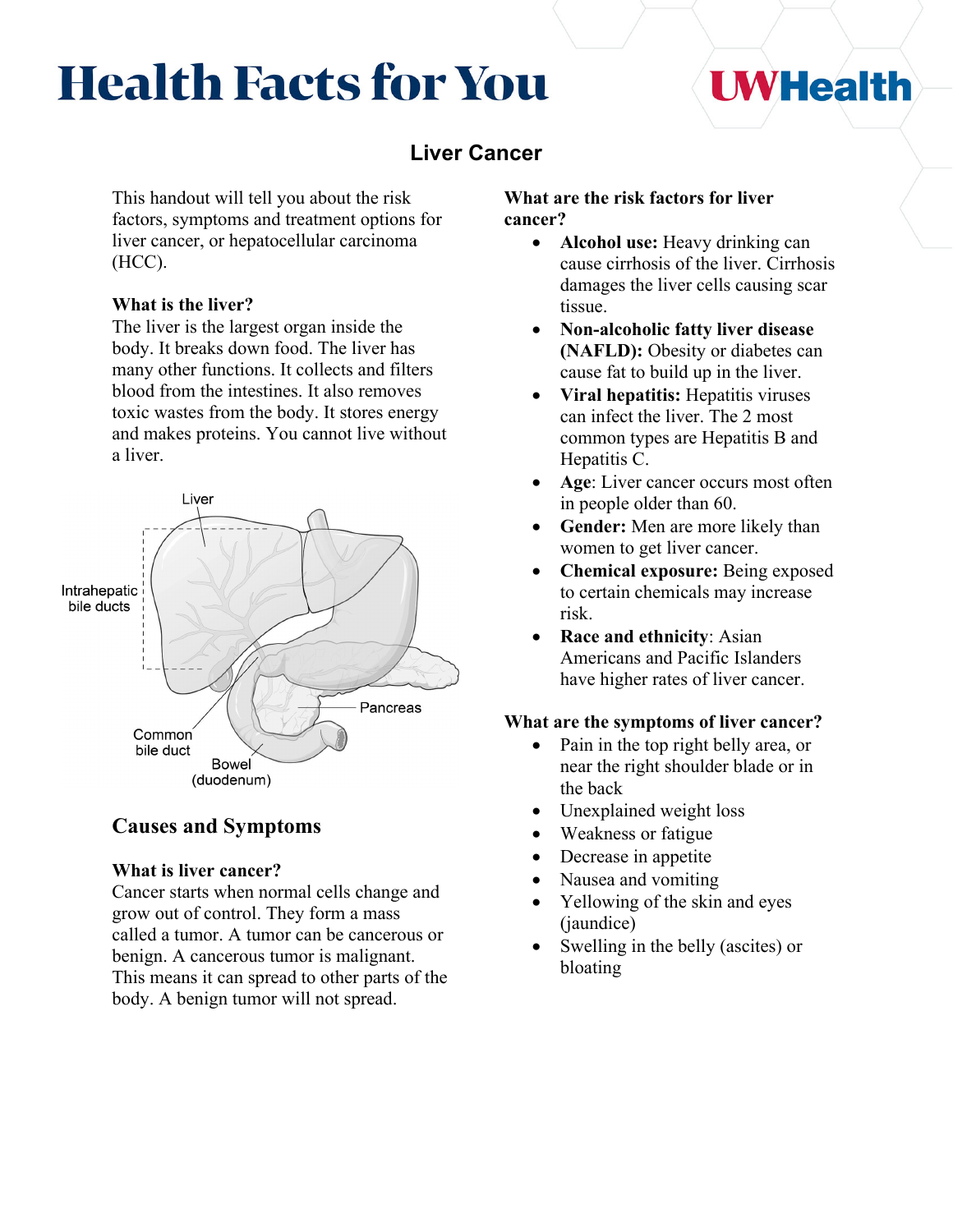## **What are symptoms of bile duct cancer?**

- Lighter or chalky colored stool
- Darker, cola-colored urine

## **Can liver cancer be cured?**

The chances of your cancer being cured depend on:

- the stage when it is found,
- if the cancer has spread, and
- if the cancer is a new diagnosis or has come back.

## **Diagnosis and Staging**

## **How is it diagnosed?**

- **History and physical exam:** A health care provider will review your symptoms, health habits, past illnesses and treatments.
- **Blood tests:** Blood tests can check liver function and check for hepatitis. You may also have your alphafetoprotein (**AFP**) level checked as levels may be high with liver cancer.
- **Ultrasound:** This test uses sound waves to create a picture of the liver.
- **CT scan:** This test takes pictures of the inside of the body after drinking or injecting special dye.
- **MRI:** This uses a magnet, radio waves and a computer to take pictures of the inside of the body.
- **Angiogram:** This test takes an x-ray picture of the blood vessel in the liver after injecting dye into the bloodstream.
- **Laparoscopy:** This is a surgery done with a scope that lets the surgeon check the belly for signs of cancer.
- **Biopsy:** This test checks tissue under a microscope to look for cancer. Biopsies may be done during surgery or a procedure with the help of a CT scan or ultrasound.

## **How is liver cancer staged?**

Staging describes where the cancer is located. It tells us where it has spread to see if cancer is in other parts of the body. Knowing the stage helps to decide on treatment options. It can help predict outcome.

One tool doctors use to describe the stage is the **TNM** system. **Tumor (T)**- How large is the tumor? Where is it located? **Node (N)**- Has the tumor spread to lymph nodes? **Metastasis (M)**- Has the cancer spread to other parts of the body?

## **Other Staging Terms**

- **Localized resectable-** The cancer is only in one place in the liver. Other parts of the liver are healthy. Resectable means it can be removed with surgery.
- **Localized unresectable-** The cancer is found in only one part of the liver. But it cannot be removed by surgery.
- **Advanced-** Cancer has spread throughout the liver and/or to other parts of the body.
- **Recurrent-** This is a cancer that has come back after treatment.

# **Treatment**

## **How is liver cancer treated?**

Treatment options depend on:

- If the cancer is only in the liver
- Where it started or spread
- Overall health
- Future damage to nonaffected area.

## **Surgery**

Surgery involves removing the tumor and tissue around the tumor.

• **Hepatectomy**: This is when a part of the liver is removed. This is done when the cancer is only in one part of the liver and the liver works well.